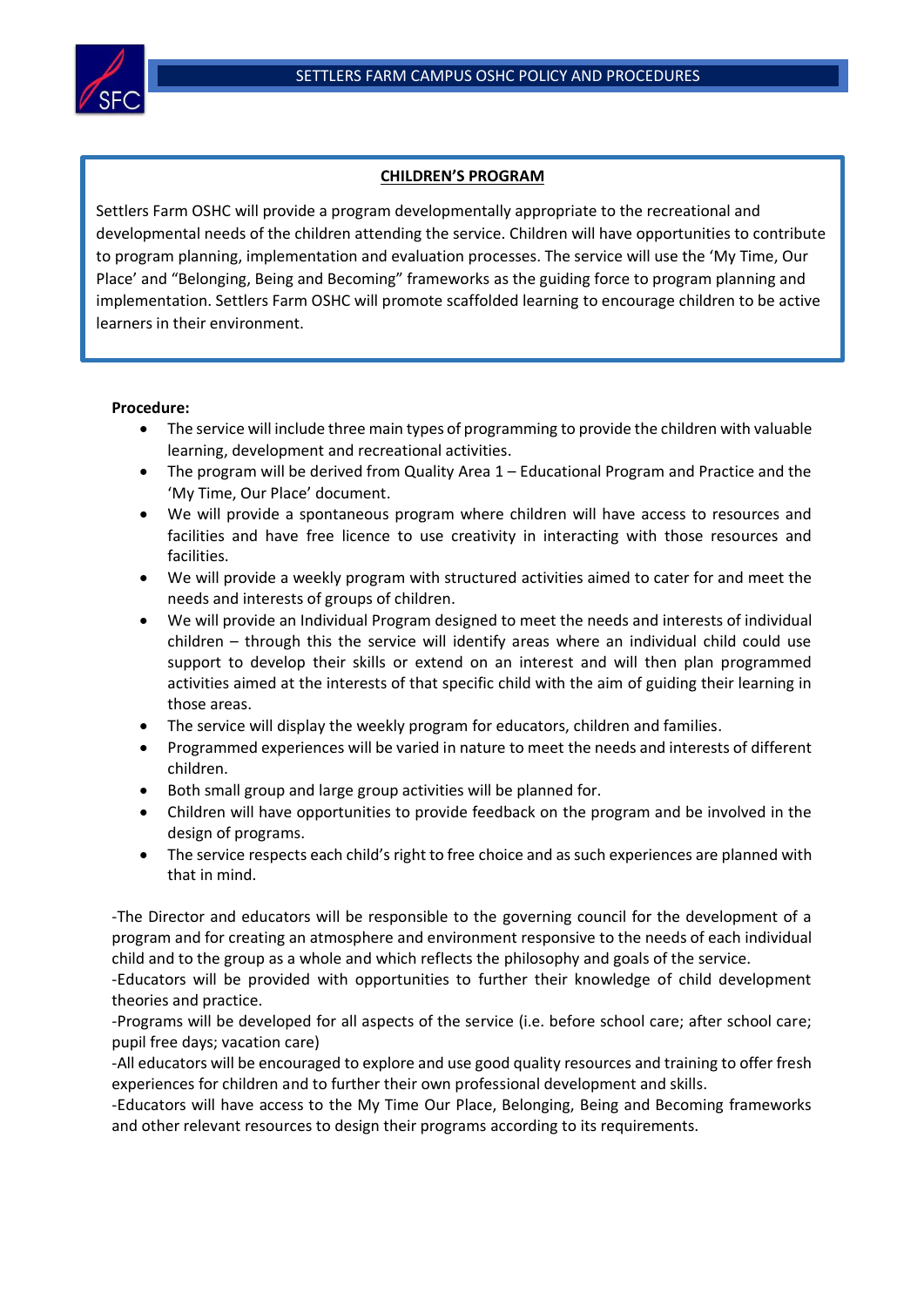

-The programs will be balanced, providing a range of indoor/outdoor experiences, quiet/active times and settings, structured/unstructured activities, and opportunities to learn and practice life and social skills.

-Programs will include opportunities that foster and enhance:

- Friendships between children
- Individual child/educator interactions
- Cooperative and responsible behaviours among children
- Individual and group interests
- The special needs, interests and talents of every child.

-Programs will be flexible enough to allow for spontaneity, enjoyment and the unexpected. An approach to activities that values both processes and end products will be encouraged.

-Programs will be developed to support and facilitate children's right to play.

-Written programs will be displayed where parents are able to see them and can discuss any aspect of the program with educators. A copy of the vacation care program will be available for each family. Parents will be encouraged to have input into program development. Parent evaluations of the program will be encouraged and considered. The extent to which parents wish to be involved will be respected.

-Children's programs will be inclusive of the cultural and linguistic diversity of all families using the service. They will support children to explore a range of cultural experiences in an environment free from racial prejudice and harassment.

-The service will provide a variety of equipment and materials for all children to play with and use regardless of gender.

-The program will be child-centred and will provide children with a variety of experiences and opportunities to pursue their own interests. There will always be a range of activities so that children can choose.

-Children will be actively involved in programming processes through discussions, group sessions and planning; their suggestions and opinions will be listened to and acted upon.

-Children will be appropriately supervised at all times.

-Educators will join in the children's activities where appropriate and encourage them to try new experiences.

-All educators will be responsible for working cooperatively with each other and the children to plan for the needs of the children, and for evaluating programs in relation to the stated philosophy and goals.

-Educators will regularly talk to parents concerning their child's interests and activities and respond to suggestions from parents.

-When children first attend the service the needs of both parents and children will be respected. The parent may telephone the service during the session for reassurance that their child has settled in. Educators will provide information to the parent regarding the child's participation and wellbeing.

-Where possible, new children will be encouraged to visit the service with their parents before enrolment to facilitate the child's orientation into the service.

-Structured activities and routines will be built around the regular events of the day (i.e. arrivals and departures, snacks/drinks) and will take into account the developmental needs of individual children, children's attendance patterns, the weather and physical environment, the numbers and ages of children in a given group, children with special needs, new children entering the group and the expectations of parents.

-Special group activities for older children may be organised from time to time. These will be planned collaboratively by educators, children and parents. Considerations will include the:

- Enthusiasm of the children
- Availability of suitable indoor and outdoor space or an excursion venue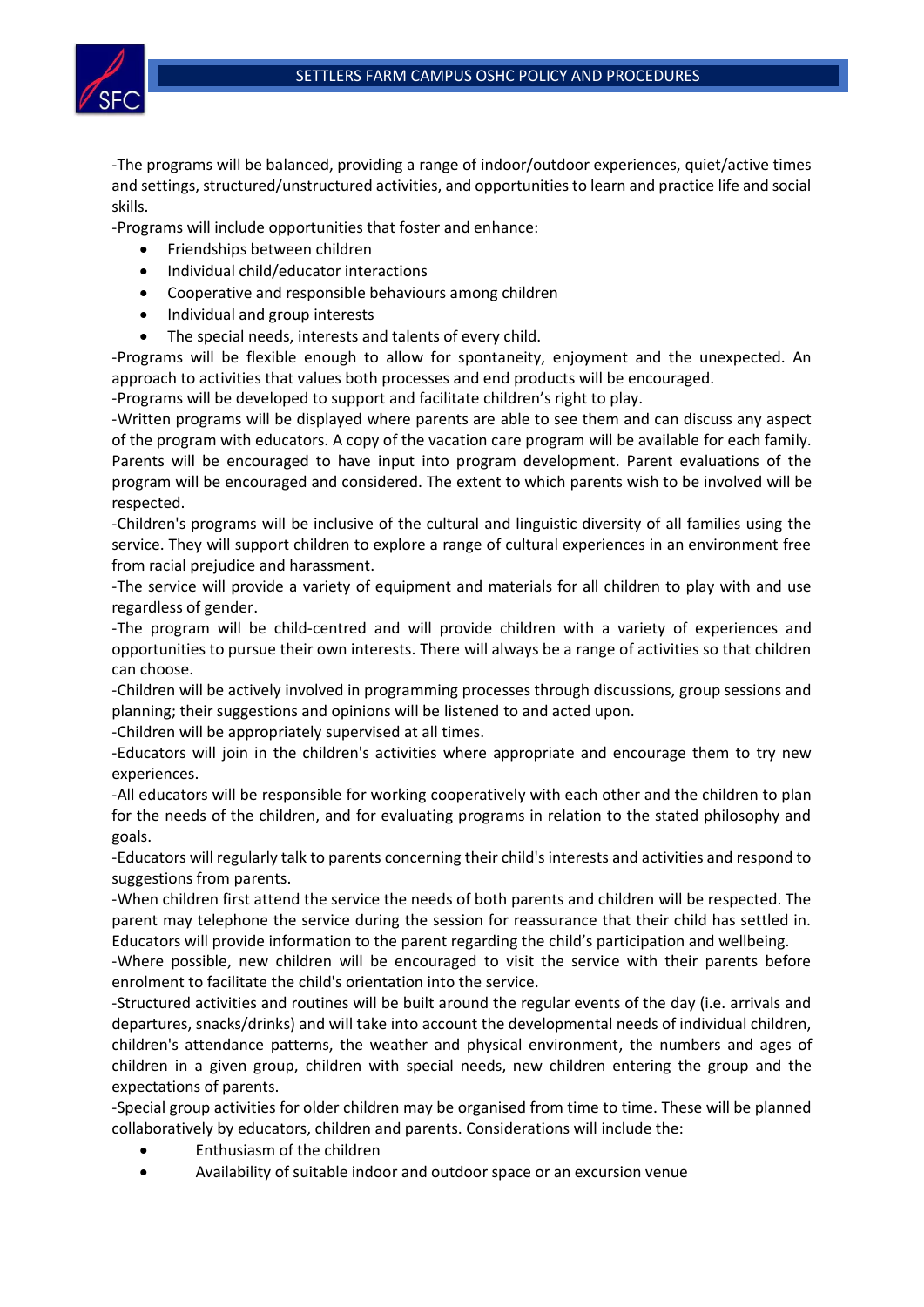

- Transport, materials or equipment required
- Educator levels and required educator: child ratio
- Cost
- Number and ages of children
- Service philosophy and policies.

-Excursions will be organised as part of the program. Excursions give variety in the program, especially during vacation care. Children benefit from experiences in the local and wider community. (see Excursions policy for specific policies and procedures).

## NATIONAL QUALITY STANDARD

| <b>QUALITY AREA 5: RELATIONSHIPS WITH CHILDREN</b> |                                                 |                                                                                                                                                       |  |  |
|----------------------------------------------------|-------------------------------------------------|-------------------------------------------------------------------------------------------------------------------------------------------------------|--|--|
| 5.1                                                | Relationships between<br>educators and children | Respectful and equitable relationships are maintained with each child.                                                                                |  |  |
| 5.1.1                                              | Positive educator to child<br>interactions      | Responsive and meaningful interactions build trusting relationships<br>which engage and support each child to feel secure, confident and<br>included. |  |  |
| 5.1.2                                              | Dignity and rights of the<br>child              | The dignity and rights of every child are maintained.                                                                                                 |  |  |
| 5.2                                                | Relationships between<br>children               | Each child is supported to build and maintain sensitive and responsive<br>relationships.                                                              |  |  |
| 5.2.1                                              | Collaborative learning                          | Children are supported to collaborate, learn from and help each other.                                                                                |  |  |

| <b>QUALITY AREA 6: COLLABORATIVE PARTNERSHIPS WITH FAMILIES AND COMMUNITIES</b> |                                           |                                                                                                                                                               |  |  |
|---------------------------------------------------------------------------------|-------------------------------------------|---------------------------------------------------------------------------------------------------------------------------------------------------------------|--|--|
| 6.1                                                                             | Supportive relationships<br>with families | Respectful relationships with families are developed and maintained and<br>families are supported in their parenting role.                                    |  |  |
| 6.1.1                                                                           | Engagement with the<br>service            | Families are supported from enrolment to be involved in the service and<br>contribute to service decisions.                                                   |  |  |
| 6.1.2                                                                           | Parents views are<br>respected            | The expertise, culture, values and beliefs of families are respected, and<br>families share decision-making about their child's learning and<br>wellbeing.    |  |  |
| 6.1.3                                                                           | Families are supported                    | Current information is available to families about the service and<br>relevant community services and resources to support parenting and<br>family wellbeing. |  |  |

| EDUCATION AND CARE SERVICES NATIONAL REGULATIONS |                            |  |  |  |
|--------------------------------------------------|----------------------------|--|--|--|
| 155                                              | Interactions with children |  |  |  |
| 156                                              | Relationships in groups    |  |  |  |